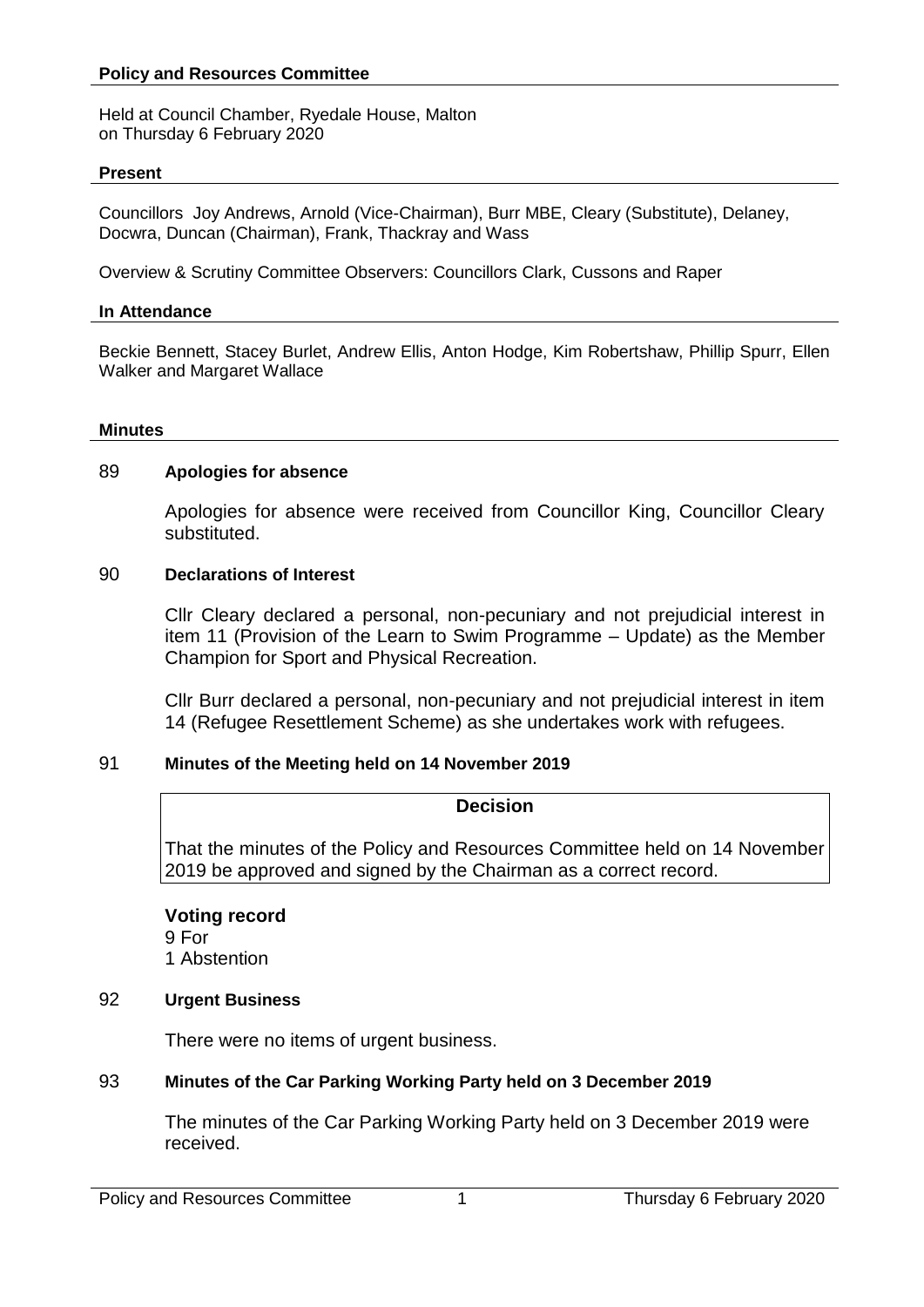## 94 **Minutes of the Car Parking Working Party held on 27 January 2020**

The minutes of the Car Parking Working Party held on 27 January 2020 were received.

## 95 **Exempt Information**

## **Resolved**

To exclude the press and public from the meeting if there was any discussion of the contents of the following items:

Item 9 (Minutes of the Milton Rooms Working Party held on 16 December 2019) as provided by paragraphs 1, 2 and 3 of Schedule 12A of Section 100A of the Local Government Act 1972.

Item 10 (Minutes and Recommendations of the Milton Rooms Working Party held on 15 January 2020) as provided by paragraphs 1, 2 and 3 of Schedule 12A of Section 100A of the Local Government Act 1972.

The public interest test has been considered and, in all the circumstances of the case, the public interest in maintaining the exemption is considered to outweigh the public interest in disclosing the information.

## **Voting record**

9 For 1 Abstention

# **Resolved**

To exclude the press and the public from the meeting during consideration of item 11 (Provision of the Learn to Swim Programme – Update) as provided by paragraph 3 of Schedule 12A of Section 100A of the Local Government Act 1972.

The public interest test has been considered and, in all the circumstances of the case, the public interest in maintaining the exemption is considered to outweigh the public interest in disclosing the information.

## **Voting record**

7 For 2 Against 1 Abstention

To exclude the press and the public from the meeting during consideration of item 12 (Request to Lease Office Space at Ryedale House) as provided by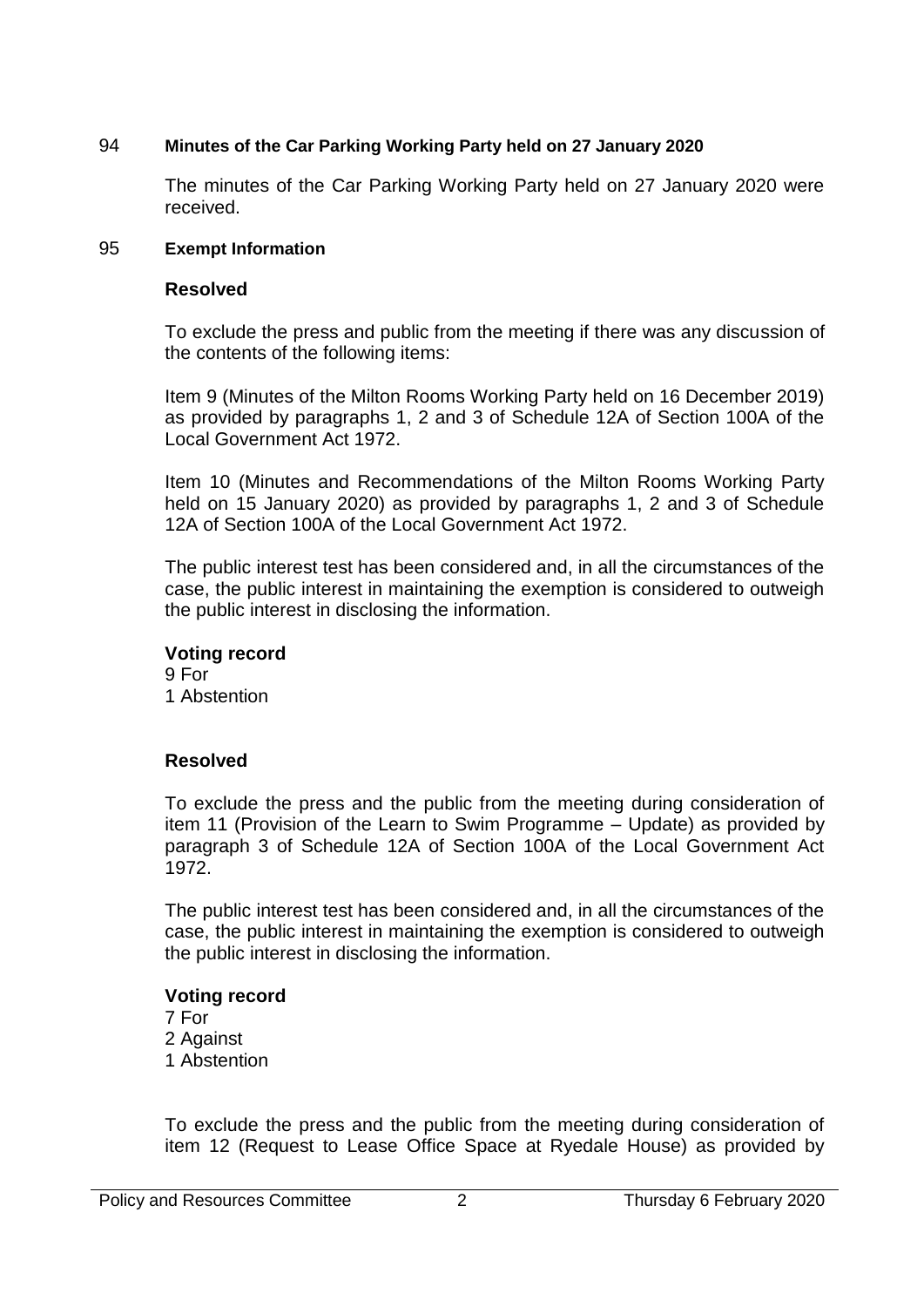paragraph 3 of Schedule 12A of Section 100A of the Local Government Act 1972.

Upon being put to the vote the motion was lost and this item was therefore considered in public.

## **Voting record**

1 For 9 Against

## 96 **Minutes of the Milton Rooms Working Party held on 16 December 2019**

The minutes of the Milton Rooms Working Party held on 16 December 2019 were received.

#### 97 **Minutes and Recommendations of the Milton Rooms Working Party Held on 15 January 2020**

The minutes of the Milton Rooms Working Party held on 15 January 2020 were received.

#### **Decision**

That the recommendation from the Milton Rooms Working Party held on 15 January 2020 be approved.

*Recommendation: The £9,900 in reserve be released, subject to confirmation with the legal team.*

# **Voting record**

Unanimous

#### **PART 'A' ITEMS - MATTERS TO BE DEALT WITH UNDER DELEGATED POWERS OR MATTERS DETERMINED BY COMMITTEE**

## 98 **Provision of the Learn to Swim Programme - Update**

Considered – report of the Deputy Chief Executive

## **Decision**

- (i) Members note the report and the financial request from the leisure operator
- (ii) Members note the views of Overview and Scrutiny on this matter.
- (iii) Dismiss the request for an increase in the annual management fee in the form of a compensation payment to the leisure operator.

**Voting record** Unanimous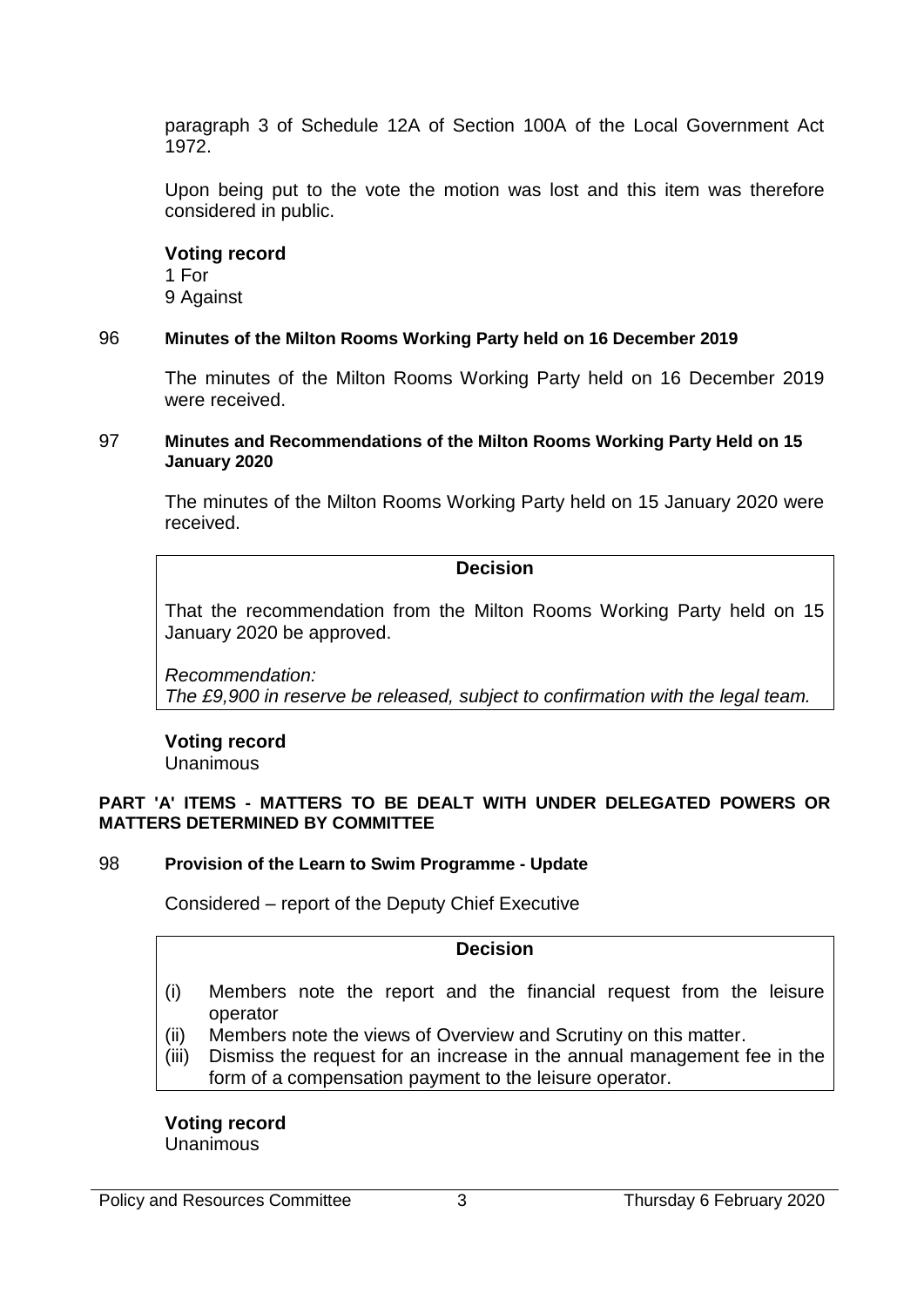## **PART 'B' ITEMS - MATTERS REFERRED TO COUNCIL**

## 99 **Request to Lease Office Space at Ryedale House**

Considered – report of the Head of Customer Service

A motion that this be a Part B item and goes to Full Council for more detailed consideration was proposed and seconded.

Upon being put to the vote the motion was passed.

## **Decision**

This item is referred to Full Council.

## **Voting record** 6 For

4 Against

#### **PART 'A' ITEMS - MATTERS TO BE DEALT WITH UNDER DELEGATED POWERS OR MATTERS DETERMINED BY COMMITTEE**

## 100 **Public Services Hub**

Considered – report of the Deputy Chief Executive

## **Decision**

- (i) Members note the progress of the Public Services Hub project to date
- (ii) Members:
- a) Accept the £70,000 funding from the Cabinet Office, One Public Estate (OPE) Programme offered in support of Stage 2 of the project.
- b) Give their approval for officers to proceed with Stage 2 (scoping, brief, building design and business case development) of the project plan attached to the report

(iii) A progress report is presented to every meeting of this Committee

# **Voting record**

Unanimous

## 101 **Refugee Resettlement Scheme**

Considered – report of the Housing Services Manager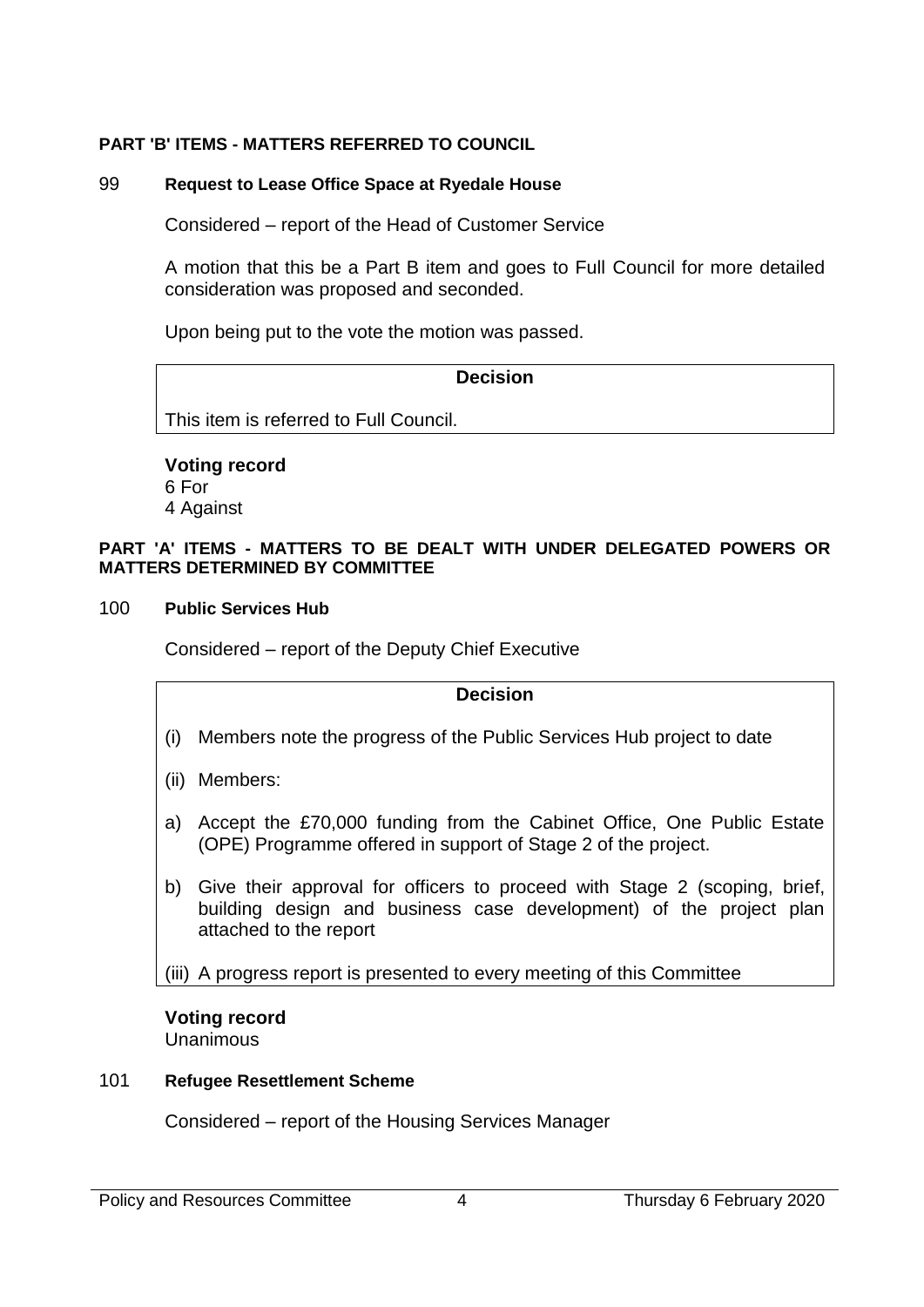# **Decision**

Subject to on-going funding from Government agree to participate in the Governments new Global Resettlement Scheme for refugees. Ryedale District Council commits to participating in the government's global resettlement scheme and resettles 18 persons between 2020/21 and 2023/24.

# **Voting record**

9 For 1 Abstention

# **PART 'B' ITEMS - MATTERS REFERRED TO COUNCIL**

# 102 **Timetable of Meetings 2020-2021**

Considered – report of the Democratic Services Manager

# **Recommendation**

That the Democratic Services Manager be requested to produce an amended timetable of meetings for consideration at Full Council, avoiding school holidays where possible and moving the Annual Council meetings to 6:30pm.

That Council is recommended to approve the timetable of meetings, subject to the amendments requested by Policy and Resources.

# **Voting record**

Unanimous

# 103 **Corporate Enforcement Policy**

Considered – report of the Head of Customer Services

# **Recommendation**

It is recommended to Council:

- (i) That the Council approves the Corporate Enforcement Policy (appendix 1 of the report).
- (ii) That the Corporate Enforcement Policy is uploaded to the website and included in publication lists for the authority.
- (iii) That the Corporate Enforcement Policy and Department Policies continues to be reviewed on a regular basis or as the need arises from factors such as changes to legislation.
- (iv) That under the Council's scheme of delegation, delegated authority is given to the Heads of Service to undertake the enforcement duties within the Corporate Enforcement Policy.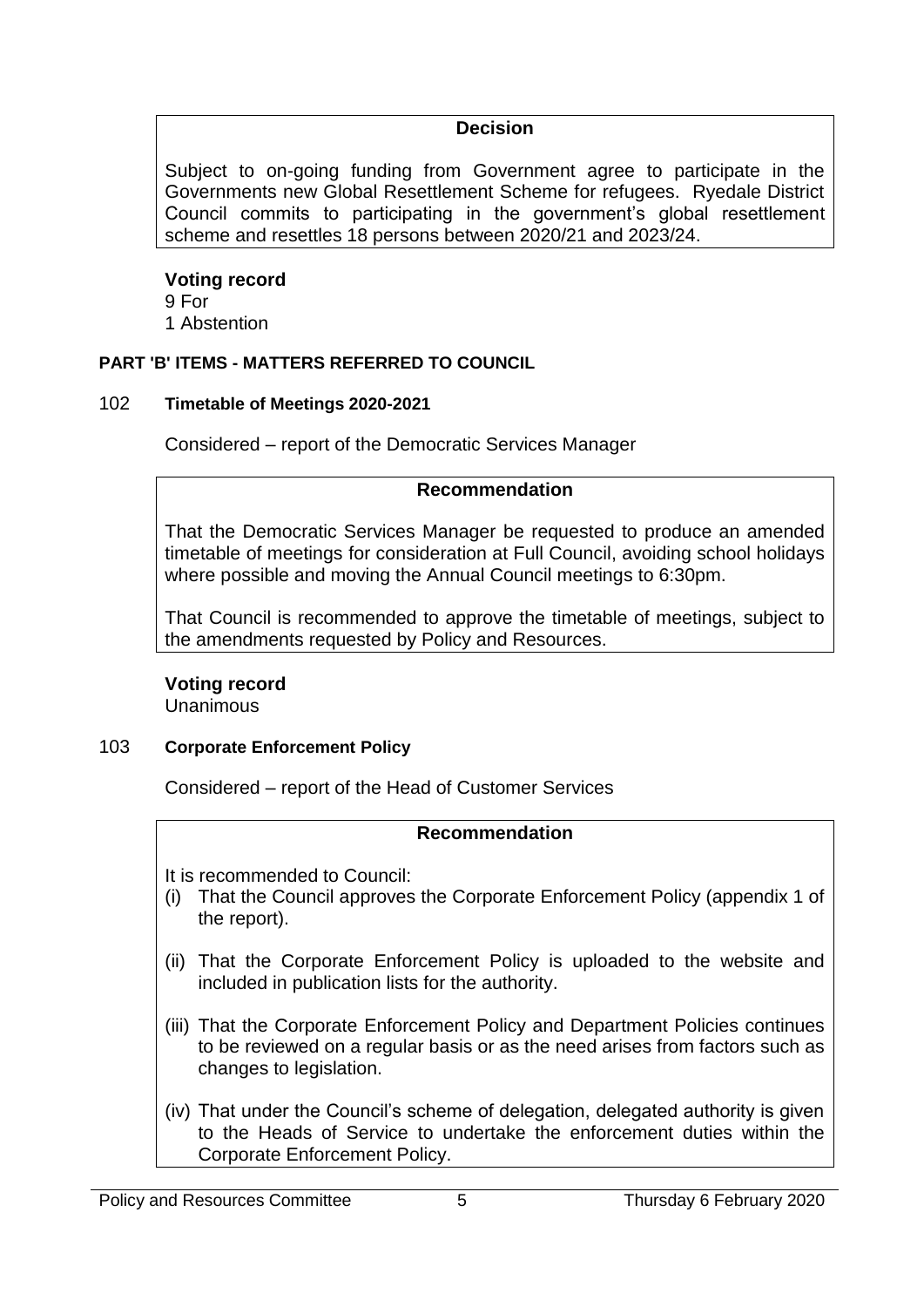(v) That delegated authority is given to the Chief Executive to approve minor modifications and updates to the policy.

## **Voting record**

9 For 1 Abstention

#### 104 **HR Policy Revision**

Considered – report of the Head of Human Resources

## **Recommendation**

It is recommended to Council that

- (a) The revised policies are agreed for implementation, subject to an amendment to the Staff Volunteering Policy to reflect that volunteering must be undertaken within Ryedale.
- (b) Administrative amendments to implemented policies: That the appropriate officer, under direction from SMB be able to make any minor administrative amendments to implemented policies; such as updating references, refreshing any forms attached as appendices as part of improving workflow. These changes will be documented as part of document control and will not result in a change of the policy itself.

## **Voting record**

- 7 For
- 2 Against
- 1 Abstention

## 105 **Budget Monitoring - Q3 2019/20**

Considered – report of the Chief Finance Officer (s.151)

## **Recommendation**

It is recommended that Council notes the contents of the report.

## **Voting record**

8 For

1 Against

## 106 **Treasury Management Statement and Annual Investment Strategy 2020/21**

Considered – report of the Chief Finance Officer (s.151)

## **Recommendation**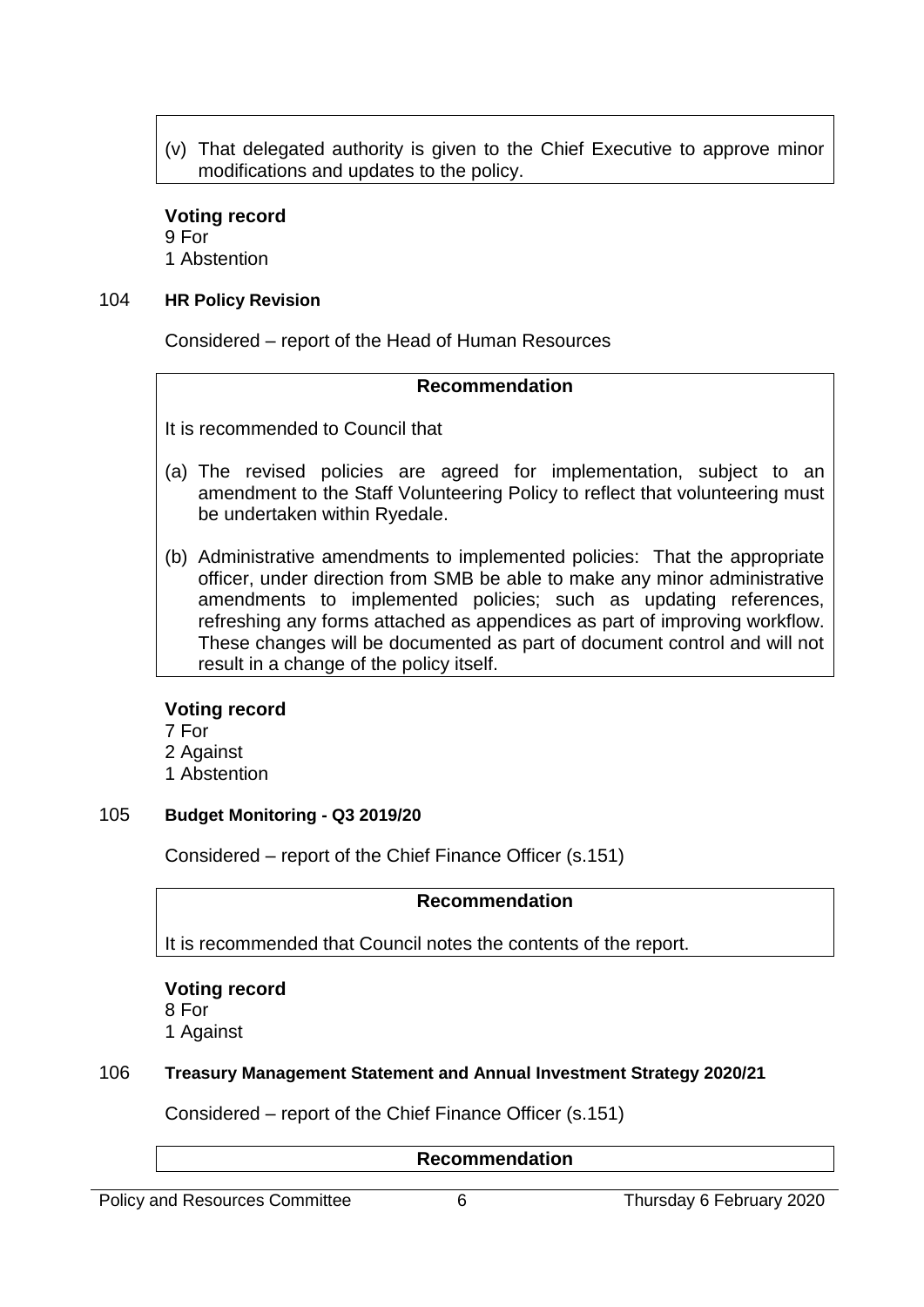That Council is recommended to approve:

- (i) Members receive this report;
- (ii) The Operational Borrowing Limit for 2020/21 is set at £6m;
- (iii) The Authorised Borrowing Limit for 2020/21 is set at £11.5m;
- (iv) Councillors delegate authority to the Chief Finance Officer to effect movement within the agreed authorised boundary limits for long-term borrowing for 2020/21 onwards.
- (v) Councillors delegate authority to the Chief Finance Officer to effect movement within the agreed operational boundary limits for long-term borrowing for 2020/21 onwards.
- (vi) The treasury management strategy statement 2020/21 be approved.
- (vii) The minimum revenue provision policy statement for 2020/21 be approved.
- (viii) The treasury management investment strategy for 2020/21 be approved.
- (ix) The prudential indicators for 2020/21 which reflect the capital expenditure plans which are affordable, prudent and sustainable be approved.
- (x) The Capital Strategy for 2020/21 be approved

# **Voting record**

Unanimous

# 107 **Financial Strategy**

Considered – report of the Chief Finance Officer (s.151)

The recommendations were taken separately.

- *(i) To approve the Council's Financial Strategy (Annex A) which includes:*
	- *a. Savings/additional income totalling £434k (Financial Strategy Appendix 3)*
		- *b. Growth Pressures totalling £1,182k (Financial Strategy Appendix 4)*
		- *c. The revised capital programme (Financial Strategy Appendix 6)*

This recommendation was carried.

# **Voting record**

For: Cllrs Duncan, J Andrews, Arnold, Cleary, Delaney, Docwra, Frank and **Wass**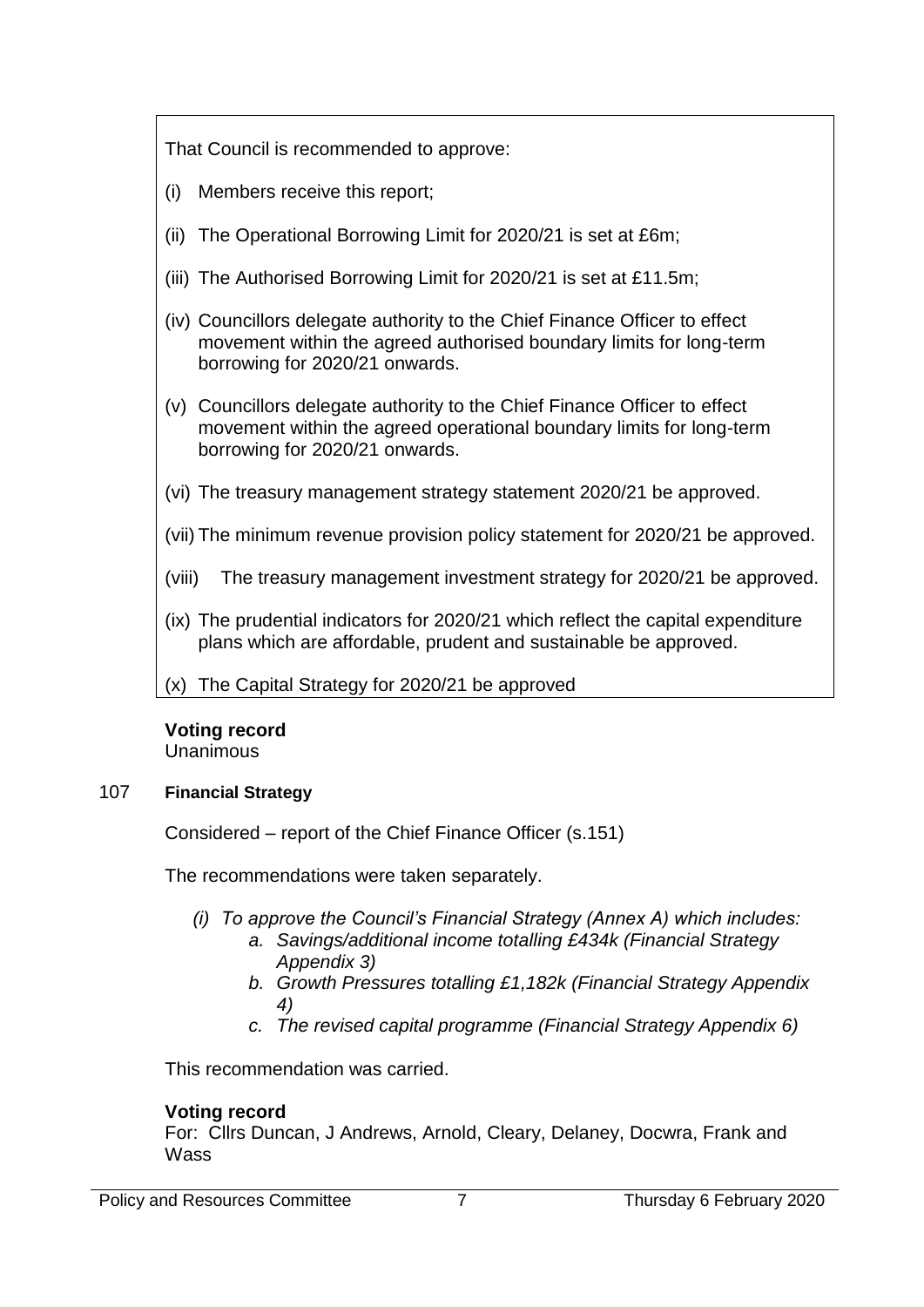Against: Cllr Thackray Abstain: Cllr Burr

> *(ii) A Revenue Budget for 2019/20 of £8,734k with the total charge remaining at £195.82 for a Band D property (note that total Council Tax, Including the County Council, Fire and Police is covered within the separate Council Tax setting report to Full Council);*

## **Voting record**

For: Cllrs Duncan, Cleary, Delaney and Docwra Against: Cllrs J Andrews, Frank, Thackray and Wass Abstain: Cllrs Arnold and Burr

The Chairman had the casting vote and the recommendation was carried.

*(iii) to approve the special expenses amounting to £52,480*

This recommendation was carried.

## **Voting record**

For: Cllrs Duncan, J Andrews, Arnold, Cleary, Delaney, Docwra and Wass Against: Cllr Thackray Abstain: Cllrs Burr and Frank

*(iv)to note the financial projection for 2020/21 – 2023/24*

This recommendation was carried.

## **Voting record**

For: Cllrs Duncan, J Andrews, Arnold, Cleary, Delaney, Docwra, Frank and **Wass** Against: Cllr Thackray Abstain: Cllr Burr

## *(v) to agree the proposed new Pay Structure and Revised Allowances as set out in Appendix 1 of the Strategy*

This recommendation was carried.

## **Voting record**

For: Cllrs Duncan, J Andrews, Arnold, Cleary, Delaney, Docwra, Frank and **Wass** Against: Cllr Thackray Abstain: Cllr Burr